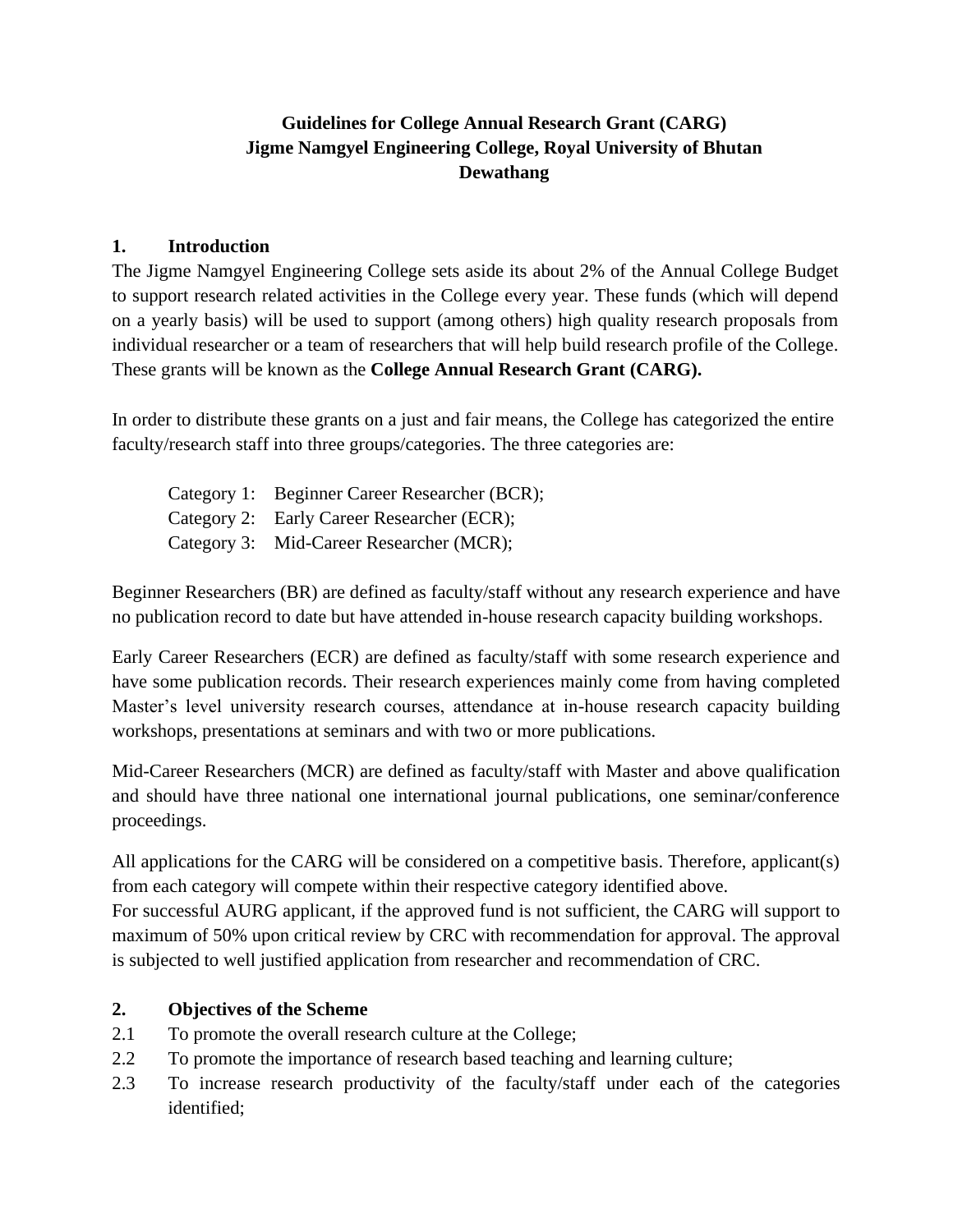2.4 To support, on a competitive basis, high quality projects, aligned to the College's research priorities;

### **3. Funding Allocations**

3.1 Funds (in Million) will be allocated as follows: Up to Nu. 0.05m Maximum for Category 1: Beginner Career Researcher (BCR) Up to Nu. 0.06m Maximum for Category 2: Early Career Researcher (ECR) Up to Nu. 0.08m Maximum for Category 3: Mid-Career Researcher (MCR)

Applicants must submit for budgets within the applicable range to be eligible for consideration.

- 3.2 The College, with funding support from its annual budget (2% at the moment) plus funding support from other sources will provide an appropriate allocation to support the CARG – support up to 5 BCR grants, up to 3 ECR grants, up to 1 for MCR grant annually (which is subjected to review based on application and CARG).
- 3.3 Total funding requested may not be awarded in full if the CRC is not satisfied with the proposed budget.
- 3.4 A project will be funded either for one academic (financial) year or for one particular semester (Beginning of July/February–End of June/December).
- 3.5 Extension of project completion time will be granted on a case-by-case basis. However, it will be possible to make especial arrangements if the research is not able to complete due to circumstantial measures. The researcher need to apply with necessary supporting evidences for the consideration (CRC will review the case for final decision).
- 3.6 Funds will be released upon submission of the half yearly/duration progress report in the ratio of 60:40 percent of the approved budget
- 3.7 In order to save some academic/intellectual input time, provision for hiring research assistants, especially to administer survey questionnaire, transcribe interview data and punching survey data will be considered.

#### **4. Eligibility Criteria**

- 4.1 Any individual faculty/staff or teams who have submitted their research profile will be eligible. But the priority will be given for group of researcher than that of solo researcher.
- 4.2 A particular faculty/staff will be eligible to be a Principal Researcher for not more than one project in a given year. However, a Principal Researcher can be a member of the research team (i.e. Co-researcher) for not more than two projects.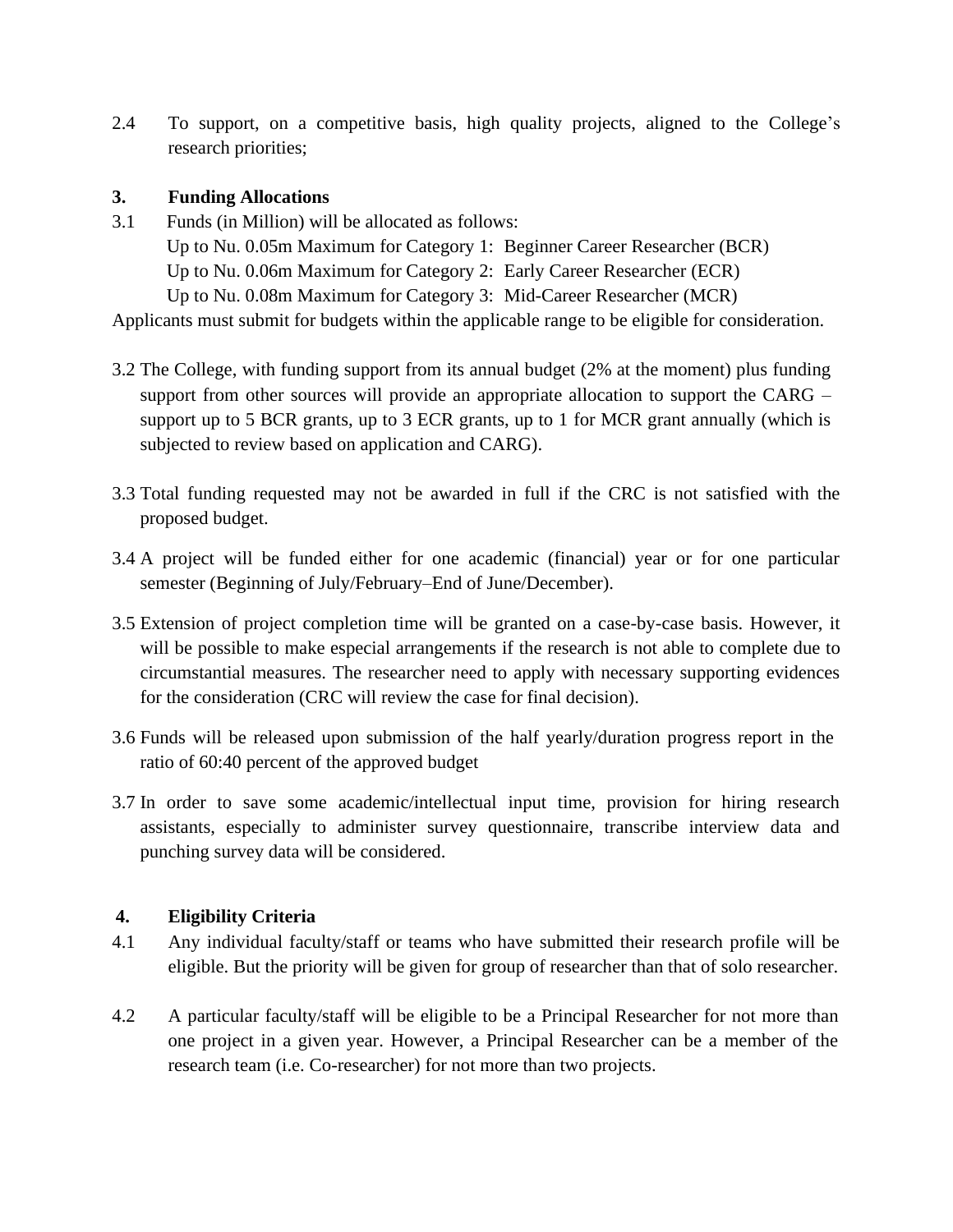- 4.3 A particular faculty/staff will be eligible to be a member of the research team for not more than two projects at the given time.
- 4.4 In case a team research does not progress as expected, then a faculty or research belonging to category 2 and category 3 could be requested to be the Principal Researcher.

## **5. Criteria for Selection**

## **Preference will be given to:**

- 5.1 The quality of the proposed research project (research that aims to– discover new knowledge, provide solution to an important practical or theoretical problem/s, a significant conceptual advance in the field of study, methodologies that are consistent with best international practices, representing significant methodological advance in the field, conforms to ethical practices in research);
- 5.2 Projects directly relevant to improving teaching and learning;
- 5.3 Team projects and or multidisciplinary approach with two to four members;
- 5.4 The quality of research track record of the researcher or the research team members;
- 5.5 Outcomes from any previous research grants (internal or external);
- 5.6 The likelihood of the proposed research project leading to significant publications; and
- 5.7 The proposed research focuses on the College/University research priority areas.

#### **6. Submission of Half Yearly/ Duration Progress Report**

- 6.1 Grantees of CARG will be required to submit progress report of their research/project. Funds will be released as per the review of the progress report by CRC.
- 6.2 The duration of project as well as starting, progress submission and final report submission should be clearly reflected in the application of CARG.

#### **7. Additional Information**

- 7.1 The application form will be made available from DRIL office
- 7.2 Applications will be accepted only if submitted electronically on the form/format provided;
- 7.3 All applications will be evaluate by the CRC;